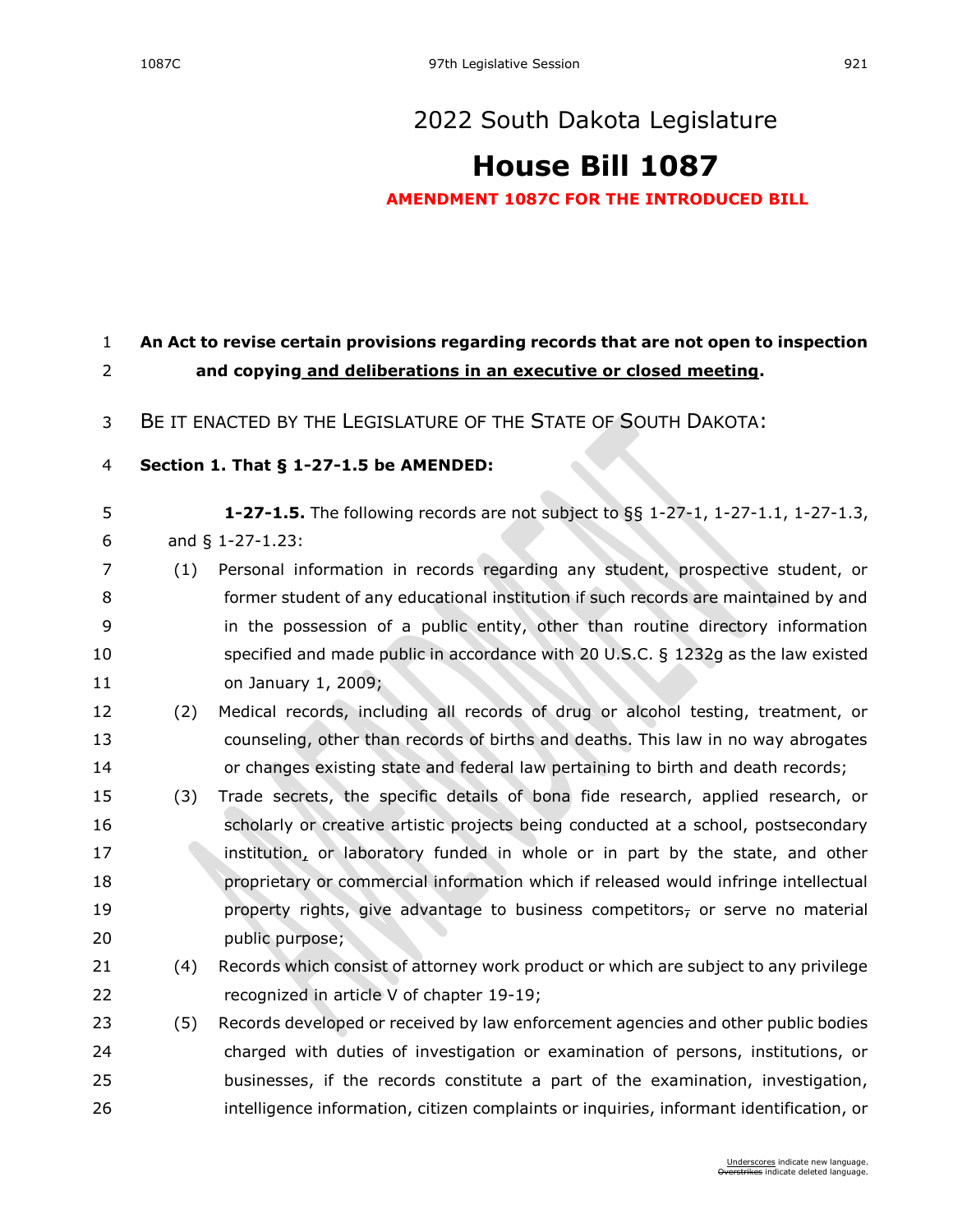| $\mathbf{1}$   |     | strategic or tactical information used in law enforcement training. However, this     |
|----------------|-----|---------------------------------------------------------------------------------------|
| $\overline{2}$ |     | subdivision does not apply to records so developed or received relating to the        |
| 3              |     | presence of and amount or concentration of alcohol or drugs in any body fluid of      |
| 4              |     | any person, and this subdivision does not apply to a 911 recording or a transcript    |
| 5              |     | of a 911 recording, if the agency or a court determines that the public interest in   |
| 6              |     | disclosure outweighs the interest in nondisclosure. This law in no way abrogates or   |
| 7              |     | changes $\S$ § 23-5-7 and 23-5-11 or testimonial privileges applying to the use of    |
| 8              |     | information from confidential informants;                                             |
| 9              | (6) | Appraisals or appraisal information and negotiation records concerning the purchase   |
| 10             |     | or sale, by a public body, of any interest in real or personal property;              |
| 11             | (7) | Personnel information other than salaries and routine directory information.          |
| 12             |     | However, this subdivision does not apply to the public inspection or copying of any   |
| 13             |     | current or prior contract with any public employee and any related document that      |
| 14             |     | specifies the consideration to be paid to the employee;                               |
| 15             | (8) | Information pertaining to the protection of public or private property and any person |
| 16             |     | on or within public or private property including specific to including:              |
| 17             |     | (a) Any vulnerability assessment or response plan intended to prevent or              |
| 18             |     | mitigate criminal acts;                                                               |
| 19             |     | (b) Emergency management or response;                                                 |
| 20             |     | Public safety information that would create a substantial likelihood of<br>(c)        |
| 21             |     | endangering public safety or property, if disclosed;                                  |
| 22             |     | (d) Computer-Cyber security plans, computer or communications network                 |
| 23             |     | schema, passwords, or user identification names;                                      |
| 24             |     | <b>Guard schedules;</b><br>(e)                                                        |
| 25             |     | Lock combinations; and<br>(f)                                                         |
| 26             |     | (g) Any blueprint, building plan, or infrastructure record regarding any building     |
| 27             |     | or facility that would expose or create vulnerability through disclosure of           |
| 28             |     | the location, configuration, or security of critical systems of the building or       |
| 29             |     | facility;                                                                             |
| 30             | (9) | The security standards, procedures, policies, plans, specifications, diagrams, access |
| 31             |     | lists, and other security-related records of the Gaming Commission and those          |
| 32             |     | persons or entities with which the commission has entered into contractual            |
| 33             |     | relationships. Nothing in this subdivision allows the commission to withhold from     |
| 34             |     | the public any information relating to amounts paid persons or entities with which    |
| 35             |     | the commission has entered into contractual relationships, amounts of prizes paid,    |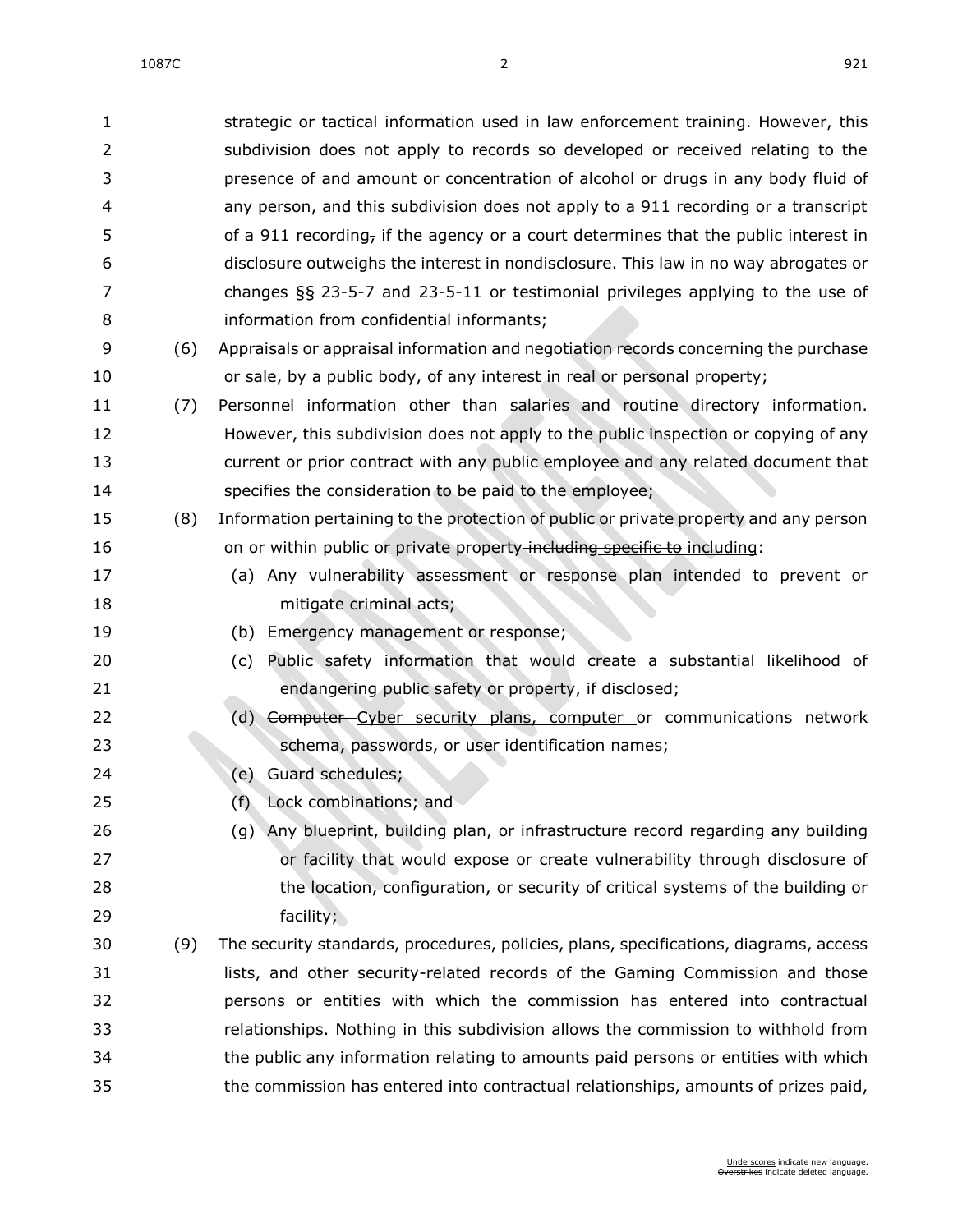the name of the prize winner, and the municipality, or county where the prize winner resides; (10) Personally identified private citizen account payment information, credit information on others supplied in confidence, and customer lists; (11) Records or portions of records kept by a publicly funded library which, when examined with or without other records, reveal the identity of any library patron using the library's materials or services; (12) Correspondence, memoranda, calendars or logs of appointments, working papers, and records of telephone calls of public officials or employees; (13) Records or portions of records kept by public bodies which would reveal the location, character, or ownership of any known archaeological, historical, or paleontological site in South Dakota if necessary to protect the site from a reasonably held fear of theft, vandalism, or trespass. This subdivision does not apply to the release of information for the purpose of scholarly research, examination by other public bodies for the protection of the resource or by recognized tribes, or the federal Native American Graves Protection and Repatriation Act; (14) Records or portions of records kept by public bodies which maintain collections of archeological, historical, or paleontological significance which nongovernmental donors have requested to remain closed or which reveal the names and addresses of donors of such articles of archaeological, historical, or paleontological significance unless the donor approves disclosure, except as the records or portions thereof may be needed to carry out the purposes of the federal Native American Graves Protection and Repatriation Act and the Archeological Resources Protection Act; (15) Employment applications and related materials, except for applications and related materials submitted by individuals hired into executive or policymaking positions of any public body; (16) Social security numbers; credit card, charge card, or debit card numbers and expiration dates; passport numbers, driver license numbers; or other personally identifying numbers or codes; and financial account numbers supplied to state and local governments by citizens or held by state and local governments regarding employees or contractors; (17) Any emergency or disaster response plans or protocols, safety or security audits or reviews, or lists of emergency or disaster response personnel or material; any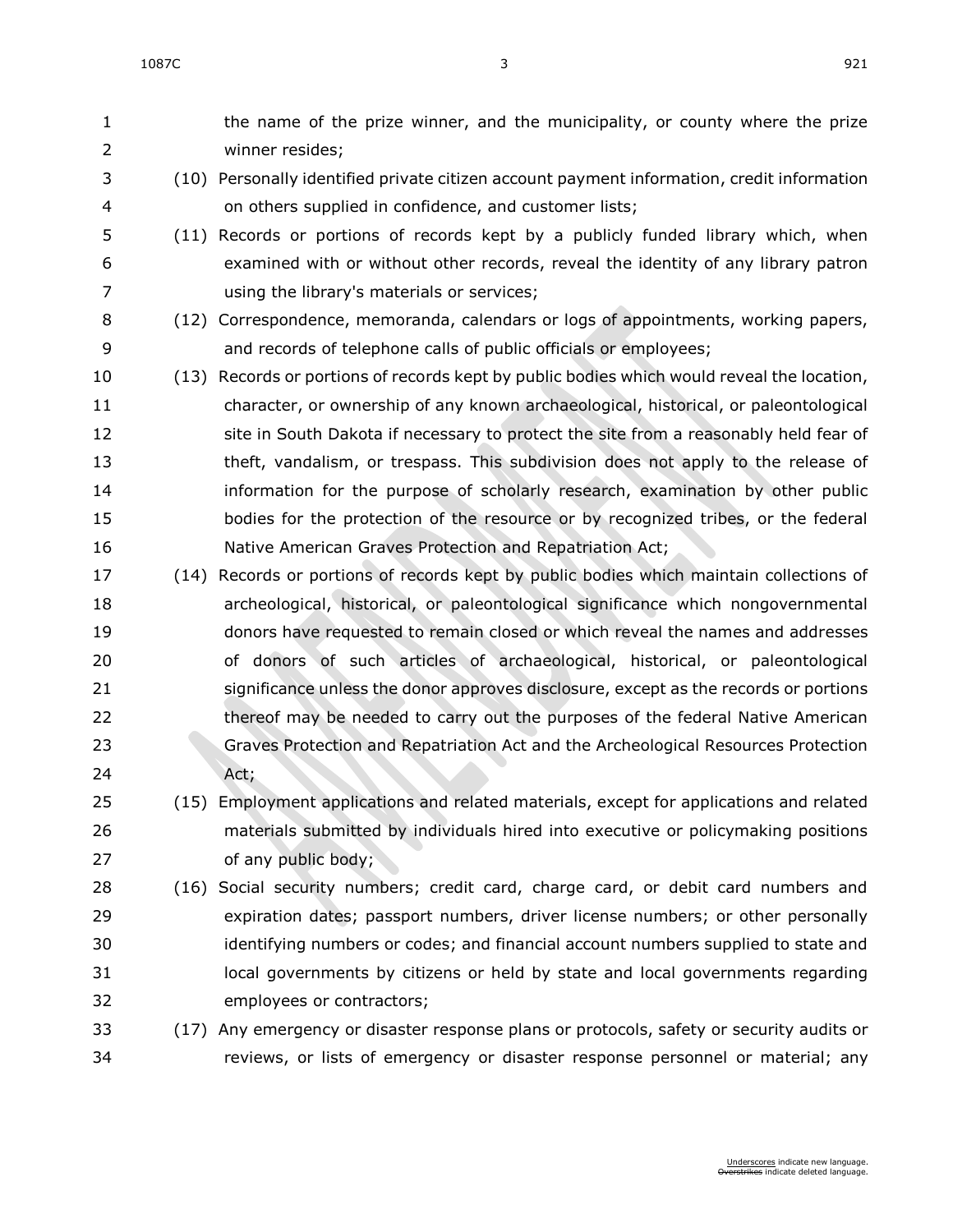| 1              |      | location or listing of weapons or ammunition; nuclear, chemical, or biological             |
|----------------|------|--------------------------------------------------------------------------------------------|
| $\overline{2}$ |      | agents; or other military or law enforcement equipment or personnel;                       |
| 3              |      | (18) Any test questions, scoring keys, results, or other examination data for any          |
| 4              |      | examination to obtain licensure, employment, promotion or reclassification, or             |
| 5              |      | academic credit;                                                                           |
| 6              |      | (19) Personal correspondence, memoranda, notes, calendars or appointment logs, or          |
| 7              |      | other personal records or documents of any public official or employee;                    |
| 8              |      | (20) Any document declared closed or confidential by court order, contract, or stipulation |
| 9              |      | of the parties to any civil or criminal action or proceeding except as provided under      |
| 10             |      | $§ 1-27-1.23;$                                                                             |
| 11             |      | (21) Any list of names or other personally identifying data of occupants of camping or     |
| 12             |      | lodging facilities from the Department of Game, Fish and Parks;                            |
| 13             | (22) | Records which, if disclosed, would constitute an unreasonable release of personal          |
| 14             |      | information;                                                                               |
| 15             |      | (23) Records which, if released, could endanger the life or safety of any person;          |
| 16             | (24) | Internal agency record or information received by agencies that are not required to        |
| 17             |      | be filed with such agencies, if the records do not constitute final statistical or factual |
| 18             |      | tabulations, final instructions to staff that affect the public, or final agency policy    |
| 19             |      | or determinations, or any completed state or federal audit and if the information is       |
| 20             |      | not otherwise public under other state law, including chapter 15-15A and § 1-26-           |
| 21             |      | 21;                                                                                        |
| 22             |      | (25) Records of individual children regarding commitment to the Department of              |
| 23             |      | Corrections pursuant to chapters 26-8B and 26-8C;                                          |
| 24             |      | (26) Records regarding inmate disciplinary matters pursuant to § 1-15-20;                  |
| 25             |      | (27) Any other record made closed or confidential by state or federal statute or rule or   |
| 26             |      | as necessary to participate in federal programs and benefits;                              |
| 27             |      | (28) A record of a settlement agreement or litigation regarding investment or bankruptcy   |
| 28             |      | and involving the South Dakota Investment Council or the South Dakota                      |
| 29             |      | Retirement System, or both, unless the settlement or litigation results in a finding       |
| 30             |      | of liability against the council or system, or both; and                                   |
| 31             |      | (29) A record of a settlement agreement or litigation regarding medical services           |
| 32             |      | involving any county hospital established under chapter 34-8 or any municipal              |
| 33             |      | hospital established under chapter 34-9.                                                   |
|                |      |                                                                                            |

## **Section 2. [That § 1-25-2 be AMENDED:](https://sdlegislature.gov/Statutes?Statute=1-25-2)**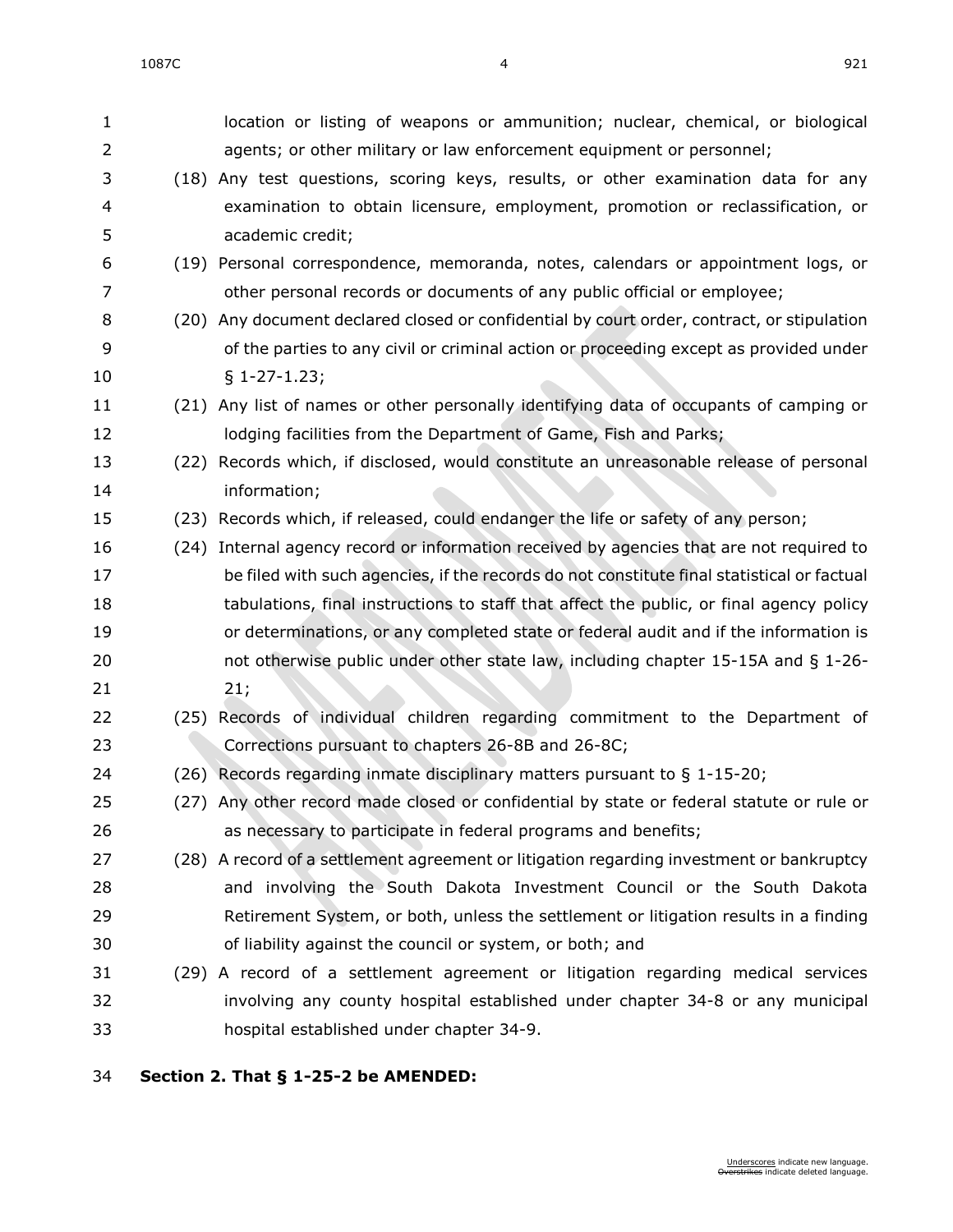| 1              |     | <b>1-25-2.</b> Executive or closed meetings may be held for the sole purposes of:       |
|----------------|-----|-----------------------------------------------------------------------------------------|
| $\overline{2}$ | (1) | Discussing the qualifications, competence, performance, character or fitness of any     |
| 3              |     | public officer or employee or prospective public officer or employee. The term,         |
| 4              |     | employee, does not include any independent contractor;                                  |
| 5              | (2) | Discussing the expulsion, suspension, discipline, assignment of or the educational      |
| 6              |     | program of a student or the eligibility of a student to participate in interscholastic  |
| 7              |     | activities provided by the South Dakota High School Activities Association;             |
| 8              | (3) | Consulting with legal counsel or reviewing communications from legal counsel about      |
| 9              |     | proposed or pending litigation or contractual matters;                                  |
| 10             | (4) | Preparing for contract negotiations or negotiating with employees or employee           |
| 11             |     | representatives;                                                                        |
| 12             | (5) | Discussing marketing or pricing strategies by a board or commission of a business       |
| 13             |     | owned by the state or any of its political subdivisions, when public discussion may     |
| 14             |     | be harmful to the competitive position of the business; or                              |
| 15             | (6) | Discussing information listed in subdivisions $1-27-1.5(8)$ and $1-27-1.5(17)$          |
| 16             |     | pertaining to the protection of public or private property and any person on or         |
| 17             |     | within public or private property specific to:                                          |
| 18             |     | Any vulnerability assessment or response plan intended to prevent or<br><u>(a)</u>      |
| 19             |     | mitigate criminal acts;                                                                 |
| 20             |     | <u>(b)</u><br>Emergency management or response;                                         |
| 21             |     | Public safety information that would create a substantial likelihood of<br><u>(c)</u>   |
| 22             |     | endangering public safety or property, if disclosed;                                    |
| 23             |     | (d)<br>Cyber security plans, computer, communications network schema,                   |
| 24             |     | passwords, or user identification names;                                                |
| 25             |     | Guard schedules;<br>(e)                                                                 |
| 26             |     | (f)<br>Lock combinations; and                                                           |
| 27             |     | (g)<br>Any blueprint, building plan, or infrastructure record regarding any building    |
| 28             |     | or facility that would expose or create vulnerability through disclosure of             |
| 29             |     | the location, configuration, or security of critical systems of the building or         |
| 30             |     | facility; and                                                                           |
| 31             |     | Any emergency or disaster response plans or protocols, safety or security<br><u>(h)</u> |
| 32             |     | audits or reviews, or lists of emergency or disaster response personnel or              |
| 33             |     | material; any location or listing of weapons or ammunition; nuclear,                    |
| 34             |     | chemical, or biological agents; or other military or law enforcement                    |
| 35             |     | equipment or personnel.                                                                 |